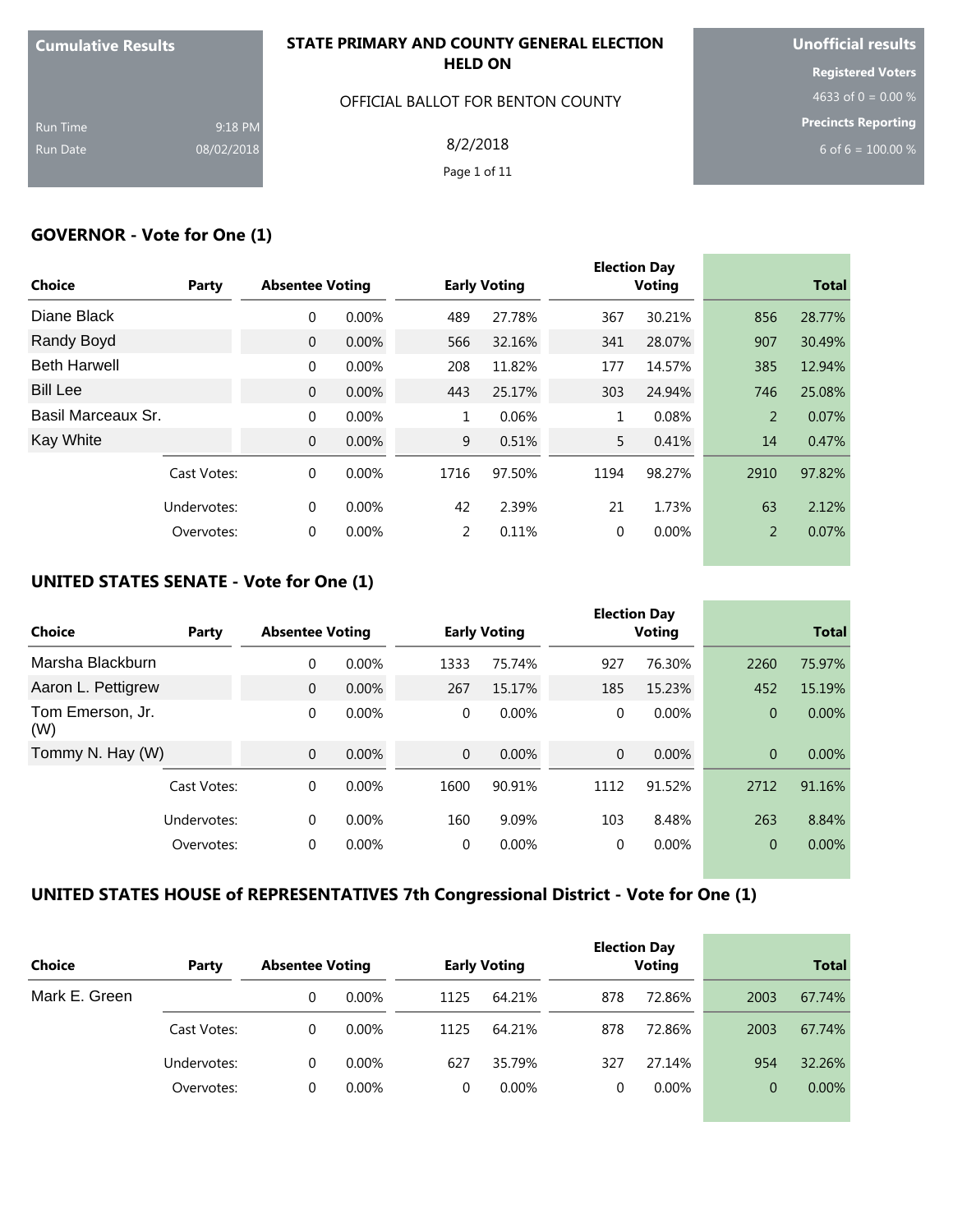| <b>Cumulative Results</b> |            | STATE PRIMARY AND COUNTY GENERAL ELECTION | <b>Unofficial results</b>  |
|---------------------------|------------|-------------------------------------------|----------------------------|
|                           |            | <b>HELD ON</b>                            | <b>Registered Voters</b>   |
|                           |            | OFFICIAL BALLOT FOR BENTON COUNTY         | 4633 of 0 = $0.00\%$       |
| <b>Run Time</b>           | 9:18 PM    |                                           | <b>Precincts Reporting</b> |
| <b>Run Date</b>           | 08/02/2018 | 8/2/2018                                  | 6 of 6 = $100.00\%$        |
|                           |            | Page 2 of 11                              |                            |
|                           |            |                                           |                            |

# **UNITED STATES HOUSE of REPRESENTATIVES 8th Congressional District - Vote for One (1)**

|                      |             |                        |          |          |                     |   | <b>Election Day</b> |                |              |
|----------------------|-------------|------------------------|----------|----------|---------------------|---|---------------------|----------------|--------------|
| <b>Choice</b>        | Party       | <b>Absentee Voting</b> |          |          | <b>Early Voting</b> |   | Voting              |                | <b>Total</b> |
| George S. Flinn, Jr. |             |                        | $0.00\%$ |          | 12.50%              | 5 | 50.00%              | 6              | 33.33%       |
| David Kustoff        |             | $\overline{0}$         | 0.00%    | 3        | 37.50%              | 2 | 20.00%              | 5              | 27.78%       |
| Colleen Owens        |             | $\Omega$               | $0.00\%$ | 2        | 25.00%              | 2 | 20.00%              | 4              | 22.22%       |
|                      | Cast Votes: | $\Omega$               | $0.00\%$ | 6        | 75.00%              | 9 | 90.00%              | 15             | 83.33%       |
|                      | Undervotes: | $\Omega$               | $0.00\%$ | 2        | 25.00%              |   | 10.00%              | 3              | 16.67%       |
|                      | Overvotes:  | $\Omega$               | $0.00\%$ | $\Omega$ | $0.00\%$            | 0 | $0.00\%$            | $\overline{0}$ | $0.00\%$     |

# **TENNESSEE HOUSE of REPRESENTATIVES 75th Representative District - Vote for One (1)**

|                  |             |                        |          |      |                     |          | <b>Election Day</b> |               |              |
|------------------|-------------|------------------------|----------|------|---------------------|----------|---------------------|---------------|--------------|
| Choice           | Party       | <b>Absentee Voting</b> |          |      | <b>Early Voting</b> |          | <b>Voting</b>       |               | <b>Total</b> |
| Bruce I. Griffey |             | 0                      | $0.00\%$ | 1113 | 63.24%              | 689      | 56.71%              | 1802          | 60.57%       |
| Tim Wirgau       |             | $\Omega$               | $0.00\%$ | 585  | 33.24%              | 477      | 39.26%              | 1062          | 35.70%       |
|                  | Cast Votes: | 0                      | $0.00\%$ | 1698 | 96.48%              | 1166     | 95.97%              | 2864          | 96.27%       |
|                  | Undervotes: | 0                      | $0.00\%$ | 60   | 3.41%               | 49       | 4.03%               | 109           | 3.66%        |
|                  | Overvotes:  | 0                      | $0.00\%$ |      | 0.11%               | $\Omega$ | $0.00\%$            | $\mathcal{P}$ | 0.07%        |

# **STATE EXECUTIVE COMMITTEEMAN 24th Senatorial District - Vote for One (1)**

| Choice   | Party       | <b>Absentee Voting</b> |          |      | <b>Early Voting</b> |     | <b>Election Day</b><br><b>Voting</b> |      | <b>Total</b> |
|----------|-------------|------------------------|----------|------|---------------------|-----|--------------------------------------|------|--------------|
| Gary Kee |             |                        | $0.00\%$ | 1054 | 59.89%              | 851 | 70.04%                               | 1905 | 64.03%       |
|          | Cast Votes: | 0                      | $0.00\%$ | 1054 | 59.89%              | 851 | 70.04%                               | 1905 | 64.03%       |
|          | Undervotes: | $\Omega$               | $0.00\%$ | 706  | 40.11%              | 364 | 29.96%                               | 1070 | 35.97%       |
|          | Overvotes:  | 0                      | $0.00\%$ |      | $0.00\%$            | 0   | $0.00\%$                             | 0    | $0.00\%$     |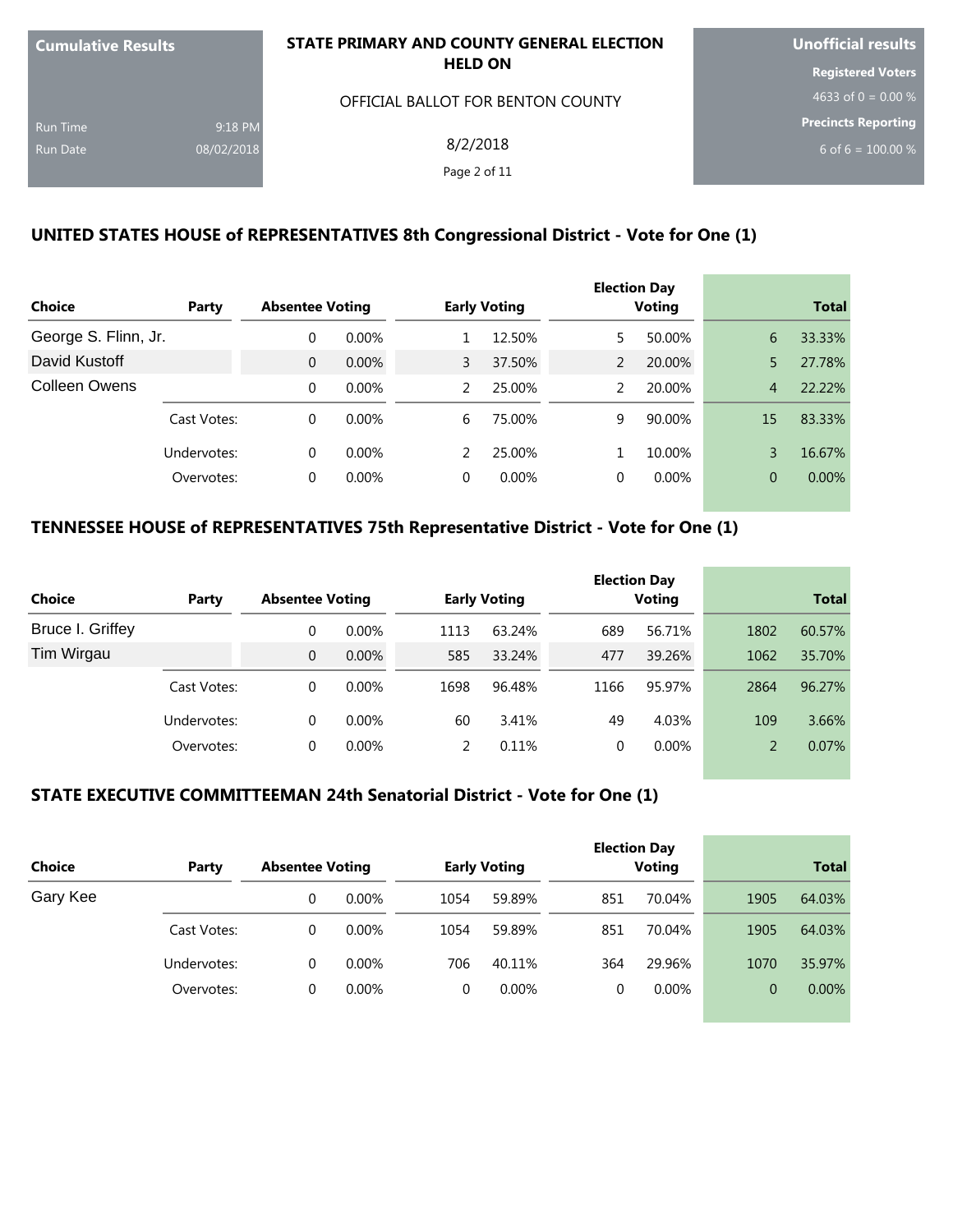| <b>Cumulative Results</b> |            | STATE PRIMARY AND COUNTY GENERAL ELECTION | <b>Unofficial results</b>  |
|---------------------------|------------|-------------------------------------------|----------------------------|
|                           |            | <b>HELD ON</b>                            | <b>Registered Voters</b>   |
|                           |            | OFFICIAL BALLOT FOR BENTON COUNTY         | 4633 of 0 = $0.00\%$       |
| <b>Run Time</b>           | 9:18 PM    |                                           | <b>Precincts Reporting</b> |
| <b>Run Date</b>           | 08/02/2018 | 8/2/2018                                  | 6 of 6 = $100.00\%$        |
|                           |            | Page 3 of 11                              |                            |
|                           |            |                                           |                            |

#### **STATE EXECUTIVE COMMITTEEWOMAN 24th Senatorial District - Vote for One (1)**

|                                      |             |                        |          |      |                     |     | <b>Election Day</b> |                |              |
|--------------------------------------|-------------|------------------------|----------|------|---------------------|-----|---------------------|----------------|--------------|
| <b>Choice</b>                        | Party       | <b>Absentee Voting</b> |          |      | <b>Early Voting</b> |     | <b>Voting</b>       |                | <b>Total</b> |
| <b>Rebecca Griffey</b>               |             | 0                      | $0.00\%$ | 917  | 52.10%              | 616 | 50.70%              | 1533           | 51.53%       |
| Elizabeth (Betsy)<br><b>Phillips</b> |             | 0                      | 0.00%    | 313  | 17.78%              | 299 | 24.61%              | 612            | 20.57%       |
|                                      | Cast Votes: | $\Omega$               | $0.00\%$ | 1230 | 69.89%              | 915 | 75.31%              | 2145           | 72.10%       |
|                                      | Undervotes: | $\Omega$               | $0.00\%$ | 529  | 30.06%              | 299 | 24.61%              | 828            | 27.83%       |
|                                      | Overvotes:  | 0                      | $0.00\%$ | 1    | 0.06%               | 1   | 0.08%               | $\overline{2}$ | 0.07%        |
|                                      |             |                        |          |      |                     |     |                     |                |              |

#### **GOVERNOR - Vote for One (1)**

| <b>Choice</b>          | Party       | <b>Absentee Voting</b> |          |     | <b>Early Voting</b> |     | <b>Election Day</b><br>Voting |      | <b>Total</b> |
|------------------------|-------------|------------------------|----------|-----|---------------------|-----|-------------------------------|------|--------------|
| Karl Dean              |             | 0                      | $0.00\%$ | 773 | 78.40%              | 357 | 69.86%                        | 1130 | 75.48%       |
| Craig Fitzhugh         |             | $\mathbf{0}$           | 0.00%    | 80  | 8.11%               | 68  | 13.31%                        | 148  | 9.89%        |
| Mezianne Vale<br>Payne |             | $\Omega$               | 0.00%    | 19  | 1.93%               | 31  | 6.07%                         | 50   | 3.34%        |
|                        | Cast Votes: | 0                      | $0.00\%$ | 872 | 88.44%              | 456 | 89.24%                        | 1328 | 88.71%       |
|                        | Undervotes: | $\Omega$               | 0.00%    | 113 | 11.46%              | 55  | 10.76%                        | 168  | 11.22%       |
|                        | Overvotes:  | 0                      | 0.00%    |     | 0.10%               | 0   | $0.00\%$                      | 1    | 0.07%        |

## **UNITED STATES SENATE - Vote for One (1)**

| Party       |  |                                                                |                                                                                             |          |                     | <b>Voting</b> |                     | <b>Total</b> |
|-------------|--|----------------------------------------------------------------|---------------------------------------------------------------------------------------------|----------|---------------------|---------------|---------------------|--------------|
|             |  |                                                                | 841                                                                                         | 85.29%   | 415                 | 81.21%        | 1256                | 83.90%       |
|             |  |                                                                | 38                                                                                          | 3.85%    | 30                  | 5.87%         | 68                  | 4.54%        |
|             |  |                                                                | 33                                                                                          | 3.35%    | 34                  | 6.65%         | 67                  | 4.48%        |
| Cast Votes: |  |                                                                | 912                                                                                         | 92.49%   | 479                 | 93.74%        | 1391                | 92.92%       |
| Undervotes: |  |                                                                | 74                                                                                          | 7.51%    | 32                  | 6.26%         | 106                 | 7.08%        |
| Overvotes:  |  |                                                                | $\Omega$                                                                                    | $0.00\%$ | 0                   | $0.00\%$      | 0                   | 0.00%        |
|             |  | $\overline{0}$<br>$\Omega$<br>$\Omega$<br>$\Omega$<br>$\Omega$ | <b>Absentee Voting</b><br>$0.00\%$<br>0.00%<br>$0.00\%$<br>$0.00\%$<br>$0.00\%$<br>$0.00\%$ |          | <b>Early Voting</b> |               | <b>Election Day</b> |              |

the control of the control of the con-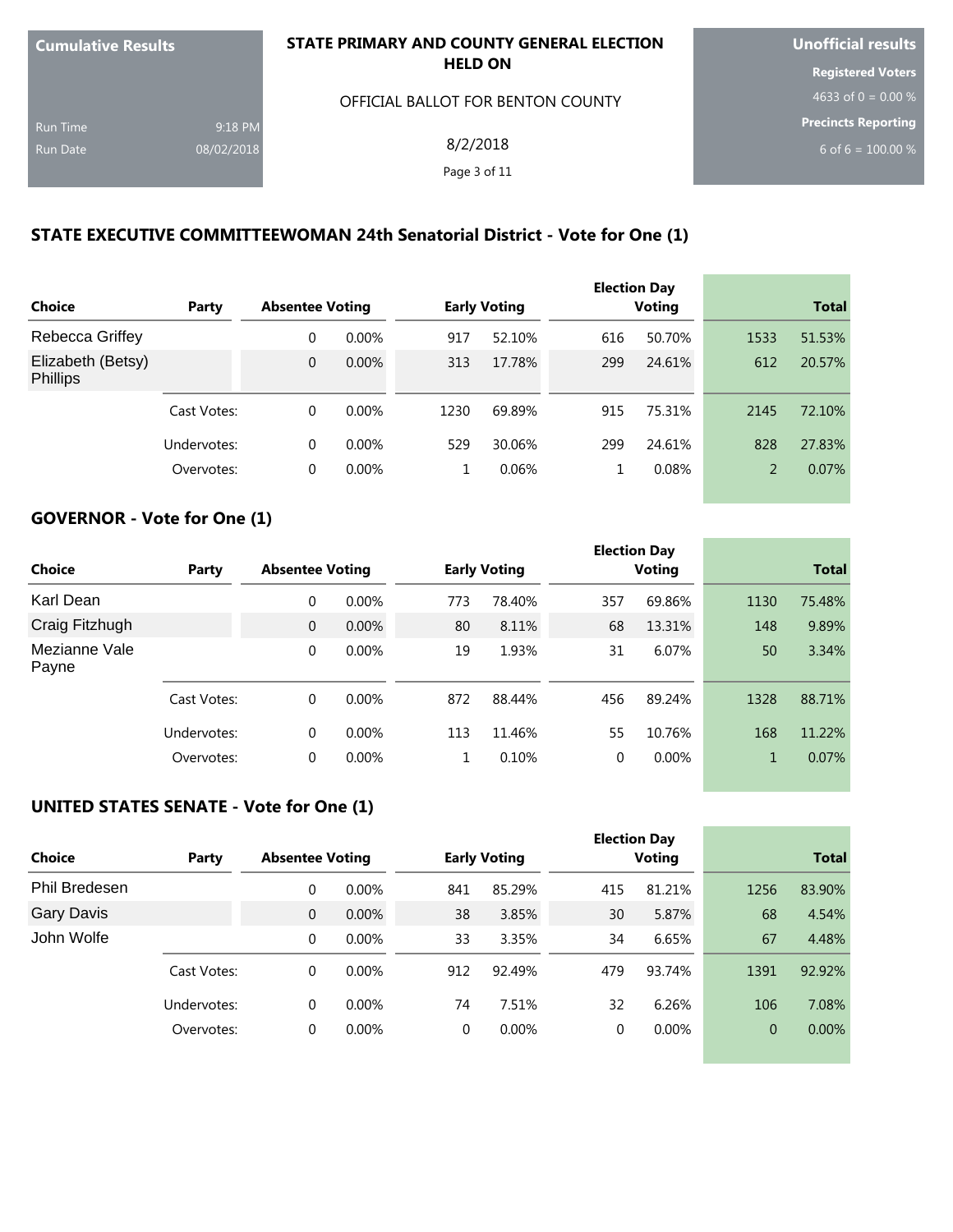| <b>Cumulative Results</b> |            | STATE PRIMARY AND COUNTY GENERAL ELECTION | <b>Unofficial results</b> |  |  |
|---------------------------|------------|-------------------------------------------|---------------------------|--|--|
|                           |            | <b>HELD ON</b>                            | <b>Registered Voters</b>  |  |  |
|                           |            | OFFICIAL BALLOT FOR BENTON COUNTY         | 4633 of 0 = $0.00\%$      |  |  |
| <b>Run Time</b>           | 9:18 PM    |                                           | Precincts Reporting       |  |  |
| <b>Run Date</b>           | 08/02/2018 | 8/2/2018                                  | 6 of 6 = $100.00\%$       |  |  |
|                           |            | Page 4 of 11                              |                           |  |  |
|                           |            |                                           |                           |  |  |

## **UNITED STATES HOUSE of REPRESENTATIVES 7th Congressional District - Vote for One (1)**

|                     |             |                        |          |     |                     |     | <b>Election Day</b> |      |              |
|---------------------|-------------|------------------------|----------|-----|---------------------|-----|---------------------|------|--------------|
| <b>Choice</b>       | Party       | <b>Absentee Voting</b> |          |     | <b>Early Voting</b> |     | <b>Voting</b>       |      | <b>Total</b> |
| <b>Justin Kanew</b> |             | 0                      | $0.00\%$ | 390 | 39.80%              | 218 | 42.83%              | 608  | 40.83%       |
| <b>Matt Reel</b>    |             | $\overline{0}$         | $0.00\%$ | 311 | 31.73%              | 195 | 38.31%              | 506  | 33.98%       |
|                     | Cast Votes: | $\Omega$               | $0.00\%$ | 701 | 71.53%              | 413 | 81.14%              | 1114 | 74.82%       |
|                     | Undervotes: | $\Omega$               | $0.00\%$ | 277 | 28.27%              | 96  | 18.86%              | 373  | 25.05%       |
|                     | Overvotes:  | 0                      | $0.00\%$ |     | 0.20%               | 0   | $0.00\%$            |      | 0.13%        |

# **UNITED STATES HOUSE of REPRESENTATIVES 8th Congressional District - Vote for One (1)**

| <b>Choice</b>        | Party       | <b>Absentee Voting</b> |          |   | <b>Early Voting</b> |   | <b>Election Day</b><br><b>Voting</b> |   | <b>Total</b> |
|----------------------|-------------|------------------------|----------|---|---------------------|---|--------------------------------------|---|--------------|
| John Boatner         |             | 0                      | $0.00\%$ |   | 33.33%              |   | 50.00%                               | 3 | 37.50%       |
| Erika Stotts Pearson |             | $\Omega$               | $0.00\%$ |   | 33.33%              |   | 50.00%                               | 3 | 37.50%       |
|                      | Cast Votes: | 0                      | $0.00\%$ | 4 | 66.67%              |   | 100.00%                              | 6 | 75.00%       |
|                      | Undervotes: | 0                      | $0.00\%$ |   | 33.33%              | 0 | $0.00\%$                             |   | 25.00%       |
|                      | Overvotes:  | 0                      | $0.00\%$ |   | $0.00\%$            | 0 | $0.00\%$                             | 0 | $0.00\%$     |

#### **TENNESSEE HOUSE of REPRESENTATIVES 75th Representative District - Vote for One (1)**

| Choice              | Party       | <b>Absentee Voting</b> |          |     | <b>Early Voting</b> |     | <b>Election Day</b><br><b>Voting</b> |     | <b>Total</b> |
|---------------------|-------------|------------------------|----------|-----|---------------------|-----|--------------------------------------|-----|--------------|
| <b>Richard Carl</b> |             |                        | $0.00\%$ | 598 | 60.65%              | 357 | 69.86%                               | 955 | 63.79%       |
|                     | Cast Votes: | $\theta$               | $0.00\%$ | 598 | 60.65%              | 357 | 69.86%                               | 955 | 63.79%       |
|                     | Undervotes: | $\Omega$               | $0.00\%$ | 388 | 39.35%              | 154 | 30.14%                               | 542 | 36.21%       |
|                     | Overvotes:  | 0                      | $0.00\%$ | 0   | $0.00\%$            | 0   | $0.00\%$                             | 0   | $0.00\%$     |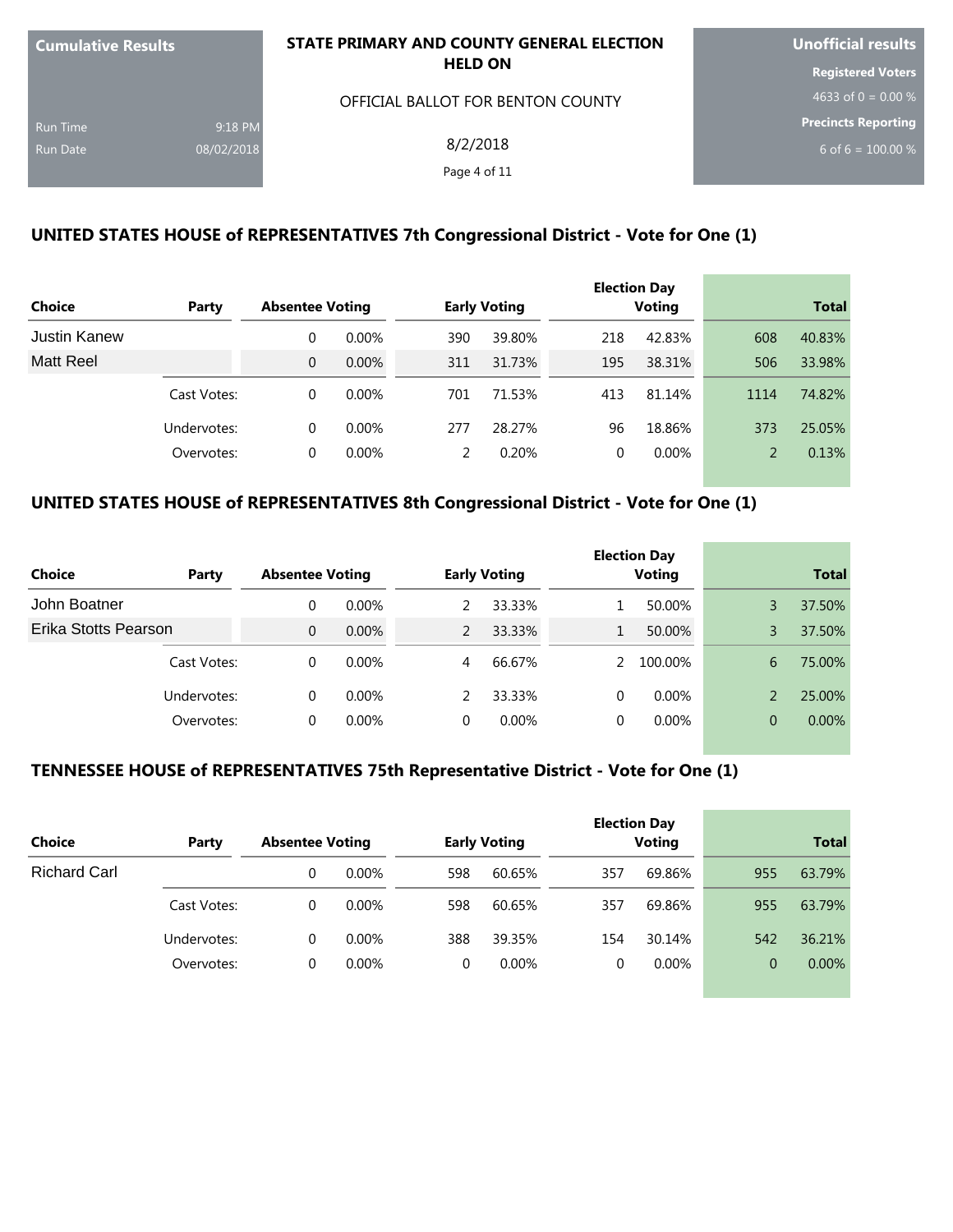| <b>Cumulative Results</b> |            | STATE PRIMARY AND COUNTY GENERAL ELECTION | <b>Unofficial results</b>  |  |  |
|---------------------------|------------|-------------------------------------------|----------------------------|--|--|
|                           |            | <b>HELD ON</b>                            | <b>Registered Voters</b>   |  |  |
|                           |            | OFFICIAL BALLOT FOR BENTON COUNTY         | 4633 of $0 = 0.00\%$       |  |  |
| <b>Run Time</b>           | 9:18 PM    |                                           | <b>Precincts Reporting</b> |  |  |
| Run Date                  | 08/02/2018 | 8/2/2018                                  | 6 of 6 = $100.00\%$        |  |  |
|                           |            | Page 5 of 11                              |                            |  |  |
|                           |            |                                           |                            |  |  |

## **STATE EXECUTIVE COMMITTEEMAN 24th Senatorial District - Vote for One (1)**

| <b>Choice</b> | Party       | <b>Absentee Voting</b> |          |     | <b>Early Voting</b> |     | <b>Election Day</b><br><b>Voting</b> |          | <b>Total</b> |
|---------------|-------------|------------------------|----------|-----|---------------------|-----|--------------------------------------|----------|--------------|
| Don Farmer    |             |                        | $0.00\%$ | 606 | 61.46%              | 357 | 69.86%                               | 963      | 64.33%       |
|               | Cast Votes: | 0                      | $0.00\%$ | 606 | 61.46%              | 357 | 69.86%                               | 963      | 64.33%       |
|               | Undervotes: | 0                      | $0.00\%$ | 380 | 38.54%              | 154 | 30.14%                               | 534      | 35.67%       |
|               | Overvotes:  |                        | $0.00\%$ |     | $0.00\%$            |     | $0.00\%$                             | $\Omega$ | $0.00\%$     |

# **STATE EXECUTIVE COMMITTEEWOMAN 24th Senatorial District - Vote for One (1)**

| Choice        | Party       | <b>Absentee Voting</b> |          |     | <b>Early Voting</b> |     | <b>Election Day</b><br><b>Voting</b> |     | <b>Total</b> |
|---------------|-------------|------------------------|----------|-----|---------------------|-----|--------------------------------------|-----|--------------|
| Angela Callis |             | 0                      | $0.00\%$ | 564 | 57.20%              | 339 | 66.34%                               | 903 | 60.32%       |
|               | Cast Votes: | $\Omega$               | $0.00\%$ | 564 | 57.20%              | 339 | 66.34%                               | 903 | 60.32%       |
|               | Undervotes: | $\Omega$               | $0.00\%$ | 422 | 42.80%              | 172 | 33.66%                               | 594 | 39.68%       |
|               | Overvotes:  | 0                      | $0.00\%$ | 0   | $0.00\%$            | 0   | $0.00\%$                             | 0   | $0.00\%$     |

# **PUBLIC DEFENDER 24th Judicial District (Unexpired Term) - Vote for One (1)**

| <b>Choice</b><br>Party   | <b>Absentee Voting</b> |          |      | <b>Early Voting</b> |      | <b>Election Day</b><br><b>Voting</b> |          | <b>Total</b> |
|--------------------------|------------------------|----------|------|---------------------|------|--------------------------------------|----------|--------------|
| Robert "Tas" Gardner REP | 0                      | $0.00\%$ | 1623 | 57.17%              | 1222 | 68.12%                               | 2845     | 61.41%       |
| Cast Votes:              | 0                      | $0.00\%$ | 1623 | 57.17%              | 1222 | 68.12%                               | 2845     | 61.41%       |
| Undervotes:              | 0                      | $0.00\%$ | 1216 | 42.83%              | 572  | 31.88%                               | 1788     | 38.59%       |
| Overvotes:               | 0                      | $0.00\%$ |      | $0.00\%$            |      | $0.00\%$                             | $\Omega$ | $0.00\%$     |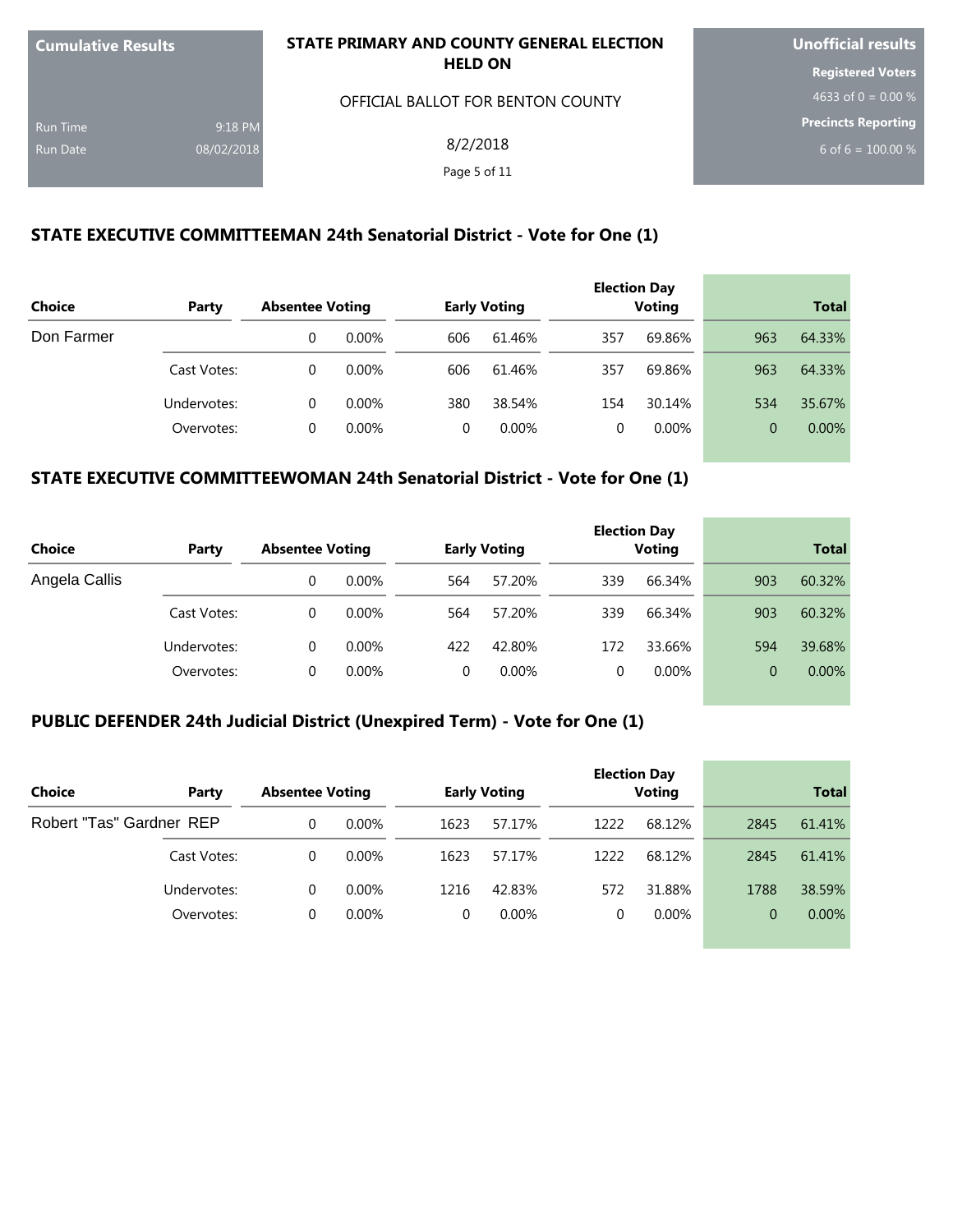| <b>Cumulative Results</b> |            | STATE PRIMARY AND COUNTY GENERAL ELECTION | <b>Unofficial results</b>  |  |  |
|---------------------------|------------|-------------------------------------------|----------------------------|--|--|
|                           |            | <b>HELD ON</b>                            | <b>Registered Voters</b>   |  |  |
|                           |            | OFFICIAL BALLOT FOR BENTON COUNTY         | 4633 of 0 = 0.00 %         |  |  |
| <b>Run Time</b>           | 9:18 PM    |                                           | <b>Precincts Reporting</b> |  |  |
| <b>Run Date</b>           | 08/02/2018 | 8/2/2018                                  | 6 of 6 = $100.00\%$        |  |  |
|                           |            | Page 6 of 11                              |                            |  |  |

# **COUNTY MAYOR - Vote for One (1)**

|                                 |             |                        |          |      |                     |      | <b>Election Day</b> |              |              |
|---------------------------------|-------------|------------------------|----------|------|---------------------|------|---------------------|--------------|--------------|
| Choice                          | Party       | <b>Absentee Voting</b> |          |      | <b>Early Voting</b> |      | <b>Voting</b>       |              | <b>Total</b> |
| Brett W. Lashlee                | <b>REP</b>  | 0                      | 0.00%    | 1182 | 41.63%              | 786  | 43.81%              | 1968         | 42.48%       |
| Randy Shannon                   | <b>DEM</b>  | $\mathbf{0}$           | 0.00%    | 1257 | 44.28%              | 680  | 37.90%              | 1937         | 41.81%       |
| Jerry Kenny<br><b>McCartney</b> | <b>IND</b>  | 0                      | $0.00\%$ | 70   | 2.47%               | 60   | 3.34%               | 130          | 2.81%        |
| Debbie "Lee" Wright             | <b>IND</b>  | $\mathbf{0}$           | $0.00\%$ | 265  | 9.33%               | 236  | 13.15%              | 501          | 10.81%       |
|                                 | Cast Votes: | 0                      | $0.00\%$ | 2774 | 97.71%              | 1762 | 98.22%              | 4536         | 97.91%       |
|                                 | Undervotes: | $\Omega$               | $0.00\%$ | 64   | 2.25%               | 32   | 1.78%               | 96           | 2.07%        |
|                                 | Overvotes:  | $\Omega$               | $0.00\%$ |      | 0.04%               | 0    | $0.00\%$            | $\mathbf{1}$ | 0.02%        |

# **COUNTY COMMISSION 1st District - Vote for Three (3)**

|                          |             |                        |          |          |                     |     | <b>Election Day</b> |                |              |
|--------------------------|-------------|------------------------|----------|----------|---------------------|-----|---------------------|----------------|--------------|
| <b>Choice</b>            | Party       | <b>Absentee Voting</b> |          |          | <b>Early Voting</b> |     | Voting              |                | <b>Total</b> |
| Angela Hollowell<br>Hern | <b>IND</b>  | $\Omega$               | $0.00\%$ | 223      | 16.86%              | 200 | 20.02%              | 423            | 18.22%       |
| Don A. Patton            | <b>IND</b>  | $\Omega$               | 0.00%    | 160      | 12.09%              | 134 | 13.41%              | 294            | 12.66%       |
| <b>Ward Plant</b>        | <b>IND</b>  | $\Omega$               | 0.00%    | 221      | 16.70%              | 198 | 19.82%              | 419            | 18.04%       |
|                          | Cast Votes: | $\Omega$               | $0.00\%$ | 604      | 45.65%              | 532 | 53.25%              | 1136           | 48.92%       |
|                          | Undervotes: | $\Omega$               | $0.00\%$ | 719      | 54.35%              | 467 | 46.75%              | 1186           | 51.08%       |
|                          | Overvotes:  | $\Omega$               | $0.00\%$ | $\Omega$ | $0.00\%$            | 0   | 0.00%               | $\overline{0}$ | 0.00%        |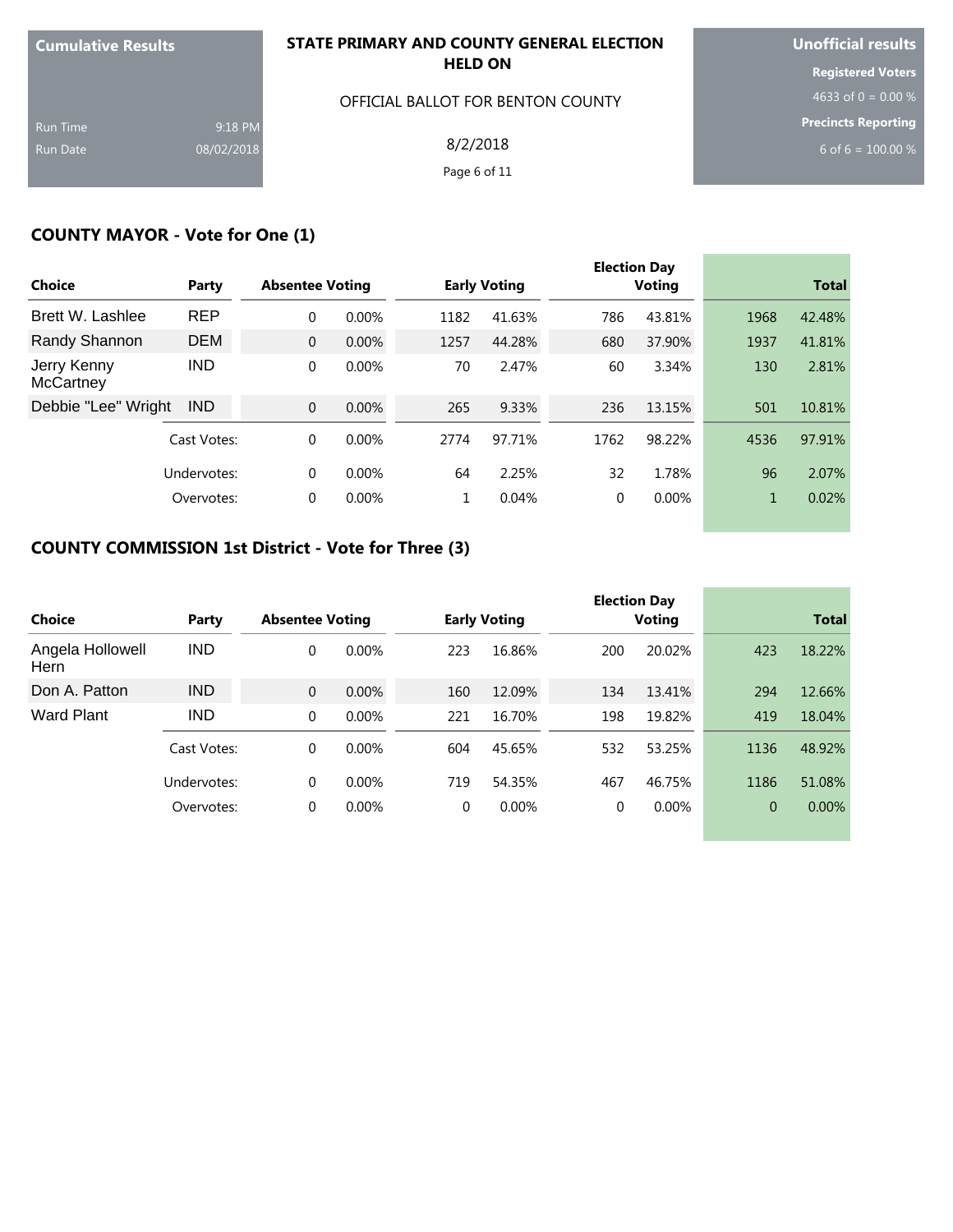| <b>Cumulative Results</b> |            | STATE PRIMARY AND COUNTY GENERAL ELECTION | <b>Unofficial results</b>  |  |
|---------------------------|------------|-------------------------------------------|----------------------------|--|
|                           |            | <b>HELD ON</b>                            | <b>Registered Voters</b>   |  |
|                           |            | OFFICIAL BALLOT FOR BENTON COUNTY         | 4633 of 0 = 0.00 %         |  |
| <b>Run Time</b>           | 9:18 PM    |                                           | <b>Precincts Reporting</b> |  |
| <b>Run Date</b>           | 08/02/2018 | 8/2/2018                                  | 6 of 6 = $100.00\%$        |  |
|                           |            | Page 7 of 11                              |                            |  |
|                           |            |                                           |                            |  |

## **COUNTY COMMISSION 2nd District - Vote for Three (3)**

| <b>Choice</b>         | Party       | <b>Absentee Voting</b> |          |          | <b>Early Voting</b> |          | <b>Election Day</b><br><b>Voting</b> |                | <b>Total</b> |
|-----------------------|-------------|------------------------|----------|----------|---------------------|----------|--------------------------------------|----------------|--------------|
| Dayna Ferguson        | <b>IND</b>  | 0                      | $0.00\%$ | 232      | 14.29%              | 103      | 12.76%                               | 335            | 13.79%       |
| Michael Katrutsa      | <b>IND</b>  | $\overline{0}$         | 0.00%    | 173      | 10.66%              | 79       | 9.79%                                | 252            | 10.37%       |
| <b>Kenneth Miller</b> | <b>IND</b>  | $\Omega$               | 0.00%    | 203      | 12.51%              | 104      | 12.89%                               | 307            | 12.63%       |
| Fred A. Patterson     | <b>IND</b>  | $\mathbf{0}$           | 0.00%    | 160      | 9.86%               | 69       | 8.55%                                | 229            | 9.42%        |
| Rocky Presson         | <b>IND</b>  | $\Omega$               | $0.00\%$ | 272      | 16.76%              | 107      | 13.26%                               | 379            | 15.60%       |
| Wes Tarr              | <b>IND</b>  | $\overline{0}$         | 0.00%    | 56       | 3.45%               | 33       | 4.09%                                | 89             | 3.66%        |
|                       | Cast Votes: | $\Omega$               | $0.00\%$ | 1096     | 67.53%              | 495      | 61.34%                               | 1591           | 65.47%       |
|                       | Undervotes: | $\Omega$               | $0.00\%$ | 527      | 32.47%              | 312      | 38.66%                               | 839            | 34.53%       |
|                       | Overvotes:  | $\Omega$               | $0.00\%$ | $\Omega$ | $0.00\%$            | $\Omega$ | $0.00\%$                             | $\overline{0}$ | 0.00%        |

### **COUNTY COMMISSION 3rd District - Vote for Three (3)**

| Choice           | Party       | <b>Absentee Voting</b> |          |     | <b>Early Voting</b> |     | <b>Election Day</b><br>Voting |      | <b>Total</b> |
|------------------|-------------|------------------------|----------|-----|---------------------|-----|-------------------------------|------|--------------|
|                  |             |                        |          |     |                     |     |                               |      |              |
| Keleah Dye       | <b>IND</b>  | 0                      | $0.00\%$ | 157 | 10.47%              | 86  | 11.85%                        | 243  | 10.92%       |
| Norman Frazier   | <b>IND</b>  | $\mathbf{0}$           | $0.00\%$ | 197 | 13.13%              | 84  | 11.57%                        | 281  | 12.62%       |
| <b>Gary Furr</b> | <b>IND</b>  | $\Omega$               | $0.00\%$ | 335 | 22.33%              | 165 | 22.73%                        | 500  | 22.46%       |
|                  | Cast Votes: | $\Omega$               | $0.00\%$ | 689 | 45.93%              | 335 | 46.14%                        | 1024 | 46.00%       |
|                  | Undervotes: | $\Omega$               | $0.00\%$ | 811 | 54.07%              | 391 | 53.86%                        | 1202 | 54.00%       |
|                  | Overvotes:  | $\Omega$               | $0.00\%$ | 0   | 0.00%               | 0   | 0.00%                         | 0    | 0.00%        |
|                  |             |                        |          |     |                     |     |                               |      |              |

# **COUNTY COMMISSION 4th District - Vote for Three (3)**

|                    |             |                        |          |     |                     |     | <b>Election Day</b> |      |              |
|--------------------|-------------|------------------------|----------|-----|---------------------|-----|---------------------|------|--------------|
| <b>Choice</b>      | Party       | <b>Absentee Voting</b> |          |     | <b>Early Voting</b> |     | Voting              |      | <b>Total</b> |
| Jerry Brandon      | <b>IND</b>  | $\Omega$               | $0.00\%$ | 257 | 17.20%              | 101 | 13.63%              | 358  | 16.02%       |
| Sonny Hall         | <b>IND</b>  | $\mathbf{0}$           | $0.00\%$ | 313 | 20.95%              | 130 | 17.54%              | 443  | 19.82%       |
| <b>Phil Melton</b> | <b>IND</b>  | $\Omega$               | $0.00\%$ | 275 | 18.41%              | 107 | 14.44%              | 382  | 17.09%       |
|                    | Cast Votes: | 0                      | $0.00\%$ | 845 | 56.56%              | 338 | 45.61%              | 1183 | 52.93%       |
|                    | Undervotes: | $\theta$               | $0.00\%$ | 649 | 43.44%              | 400 | 53.98%              | 1049 | 46.94%       |
|                    | Overvotes:  | $\Omega$               | $0.00\%$ | 0   | 0.00%               |     | 0.40%               |      | 0.13%        |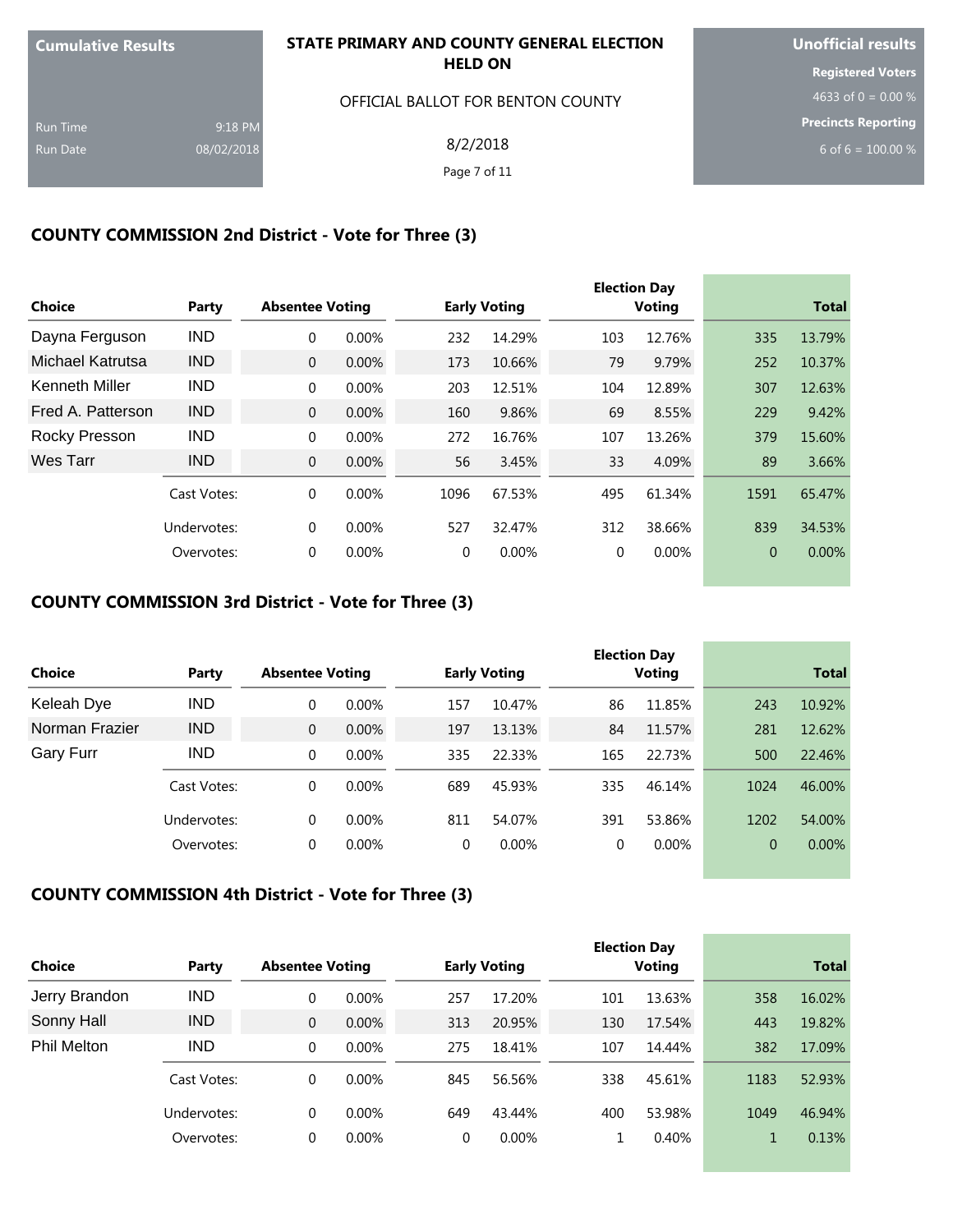| <b>Cumulative Results</b> |            | STATE PRIMARY AND COUNTY GENERAL ELECTION | <b>Unofficial results</b>  |  |  |
|---------------------------|------------|-------------------------------------------|----------------------------|--|--|
|                           |            | <b>HELD ON</b>                            | <b>Registered Voters</b>   |  |  |
|                           |            | OFFICIAL BALLOT FOR BENTON COUNTY         | 4633 of 0 = 0.00 %         |  |  |
| <b>Run Time</b>           | 9:18 PM    |                                           | <b>Precincts Reporting</b> |  |  |
| <b>Run Date</b>           | 08/02/2018 | 8/2/2018                                  | 6 of 6 = $100.00\%$        |  |  |
|                           |            | Page 8 of 11                              |                            |  |  |
|                           |            |                                           |                            |  |  |

## **COUNTY COMMISSION 5th District - Vote for Three (3)**

| <b>Choice</b>           | Party       | <b>Absentee Voting</b> |          |          | <b>Early Voting</b> |          | <b>Election Day</b><br><b>Voting</b> |                | <b>Total</b> |
|-------------------------|-------------|------------------------|----------|----------|---------------------|----------|--------------------------------------|----------------|--------------|
|                         |             |                        |          |          |                     |          |                                      |                |              |
| Dene (Cox) Board        | <b>IND</b>  | 0                      | $0.00\%$ | 103      | 6.81%               | 56       | 6.46%                                | 159            | 6.68%        |
| Dennie M. Herrin        | <b>IND</b>  | $\overline{0}$         | 0.00%    | 111      | 7.34%               | 59       | 6.81%                                | 170            | 7.15%        |
| Rachelle Hill           | <b>IND</b>  | $\Omega$               | 0.00%    | 112      | 7.41%               | 65       | 7.50%                                | 177            | 7.44%        |
| William M. Bill Kee     | <b>IND</b>  | $\Omega$               | 0.00%    | 263      | 17.39%              | 161      | 18.57%                               | 424            | 17.82%       |
| <b>Troy Redmond</b>     | <b>IND</b>  | $\Omega$               | $0.00\%$ | 82       | 5.42%               | 53       | 6.11%                                | 135            | 5.67%        |
| Rosanne Kelley Ward IND |             | $\overline{0}$         | 0.00%    | 275      | 18.19%              | 156      | 17.99%                               | 431            | 18.12%       |
|                         | Cast Votes: | $\Omega$               | $0.00\%$ | 946      | 62.57%              | 550      | 63.44%                               | 1496           | 62.88%       |
|                         | Undervotes: | $\Omega$               | 0.00%    | 566      | 37.43%              | 317      | 36.56%                               | 883            | 37.12%       |
|                         | Overvotes:  | 0                      | 0.00%    | $\Omega$ | 0.00%               | $\Omega$ | 0.00%                                | $\overline{0}$ | 0.00%        |

#### **COUNTY COMMISSION 6th District - Vote for Three (3)**

| <b>Choice</b>       | Party       | <b>Absentee Voting</b> |          |     | <b>Early Voting</b> |     | <b>Election Day</b><br><b>Voting</b> |              | <b>Total</b> |
|---------------------|-------------|------------------------|----------|-----|---------------------|-----|--------------------------------------|--------------|--------------|
| Darrel Hicks        | <b>IND</b>  | 0                      | $0.00\%$ | 182 | 17.09%              | 194 | 15.62%                               | 376          | 16.30%       |
| Ronnie Hopper       | <b>IND</b>  | $\Omega$               | 0.00%    | 137 | 12.86%              | 151 | 12.16%                               | 288          | 12.48%       |
| Gary Masterson      | <b>IND</b>  | 0                      | 0.00%    | 84  | 7.89%               | 111 | 8.94%                                | 195          | 8.45%        |
| <b>Scott Nossem</b> | <b>IND</b>  | $\Omega$               | 0.00%    | 45  | 4.23%               | 44  | 3.54%                                | 89           | 3.86%        |
| <b>Mary Powers</b>  | <b>IND</b>  | $\Omega$               | $0.00\%$ | 142 | 13.33%              | 183 | 14.73%                               | 325          | 14.09%       |
| William R. Rock     | <b>IND</b>  | $\overline{0}$         | 0.00%    | 47  | 4.41%               | 55  | 4.43%                                | 102          | 4.42%        |
|                     | Cast Votes: | $\Omega$               | 0.00%    | 637 | 59.81%              | 738 | 59.42%                               | 1375         | 59.60%       |
|                     | Undervotes: | 0                      | 0.00%    | 425 | 39.91%              | 504 | 40.58%                               | 929          | 40.27%       |
|                     | Overvotes:  | 0                      | 0.00%    | 1   | 0.28%               | 0   | 0.00%                                | $\mathbf{1}$ | 0.13%        |

## **COUNTY TRUSTEE - Vote for One (1)**

| <b>Choice</b>                          | Party       | <b>Absentee Voting</b> |          |      | <b>Early Voting</b> |      | <b>Election Day</b><br><b>Voting</b> |      | <b>Total</b> |
|----------------------------------------|-------------|------------------------|----------|------|---------------------|------|--------------------------------------|------|--------------|
| <b>Sherry Crosno</b><br><b>Beasley</b> | <b>DEM</b>  |                        | $0.00\%$ | 2170 | 76.44%              | 1402 | 78.15%                               | 3572 | 77.10%       |
|                                        | Cast Votes: | $\Omega$               | $0.00\%$ | 2170 | 76.44%              | 1402 | 78.15%                               | 3572 | 77.10%       |
|                                        | Undervotes: | $\Omega$               | $0.00\%$ | 669  | 23.56%              | 392  | 21.85%                               | 1061 | 22.90%       |
|                                        | Overvotes:  |                        | $0.00\%$ | 0    | $0.00\%$            | 0    | $0.00\%$                             | 0    | $0.00\%$     |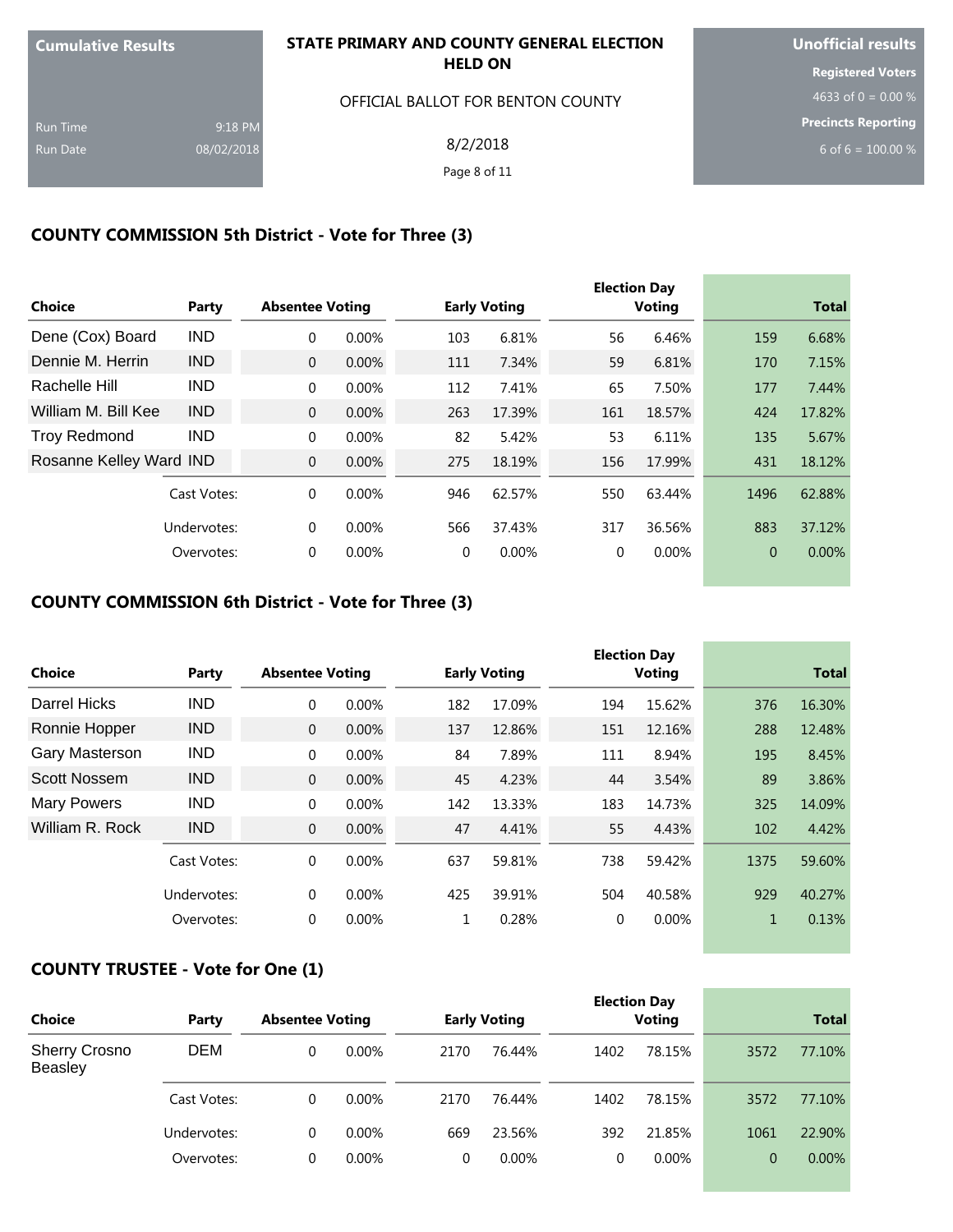| <b>Cumulative Results</b> |            | STATE PRIMARY AND COUNTY GENERAL ELECTION<br><b>HELD ON</b> | <b>Unofficial results</b>  |  |  |
|---------------------------|------------|-------------------------------------------------------------|----------------------------|--|--|
|                           |            |                                                             | <b>Registered Voters</b>   |  |  |
|                           |            | OFFICIAL BALLOT FOR BENTON COUNTY                           | 4633 of 0 = 0.00 $%$       |  |  |
| <b>Run Time</b>           | 9:18 PM    |                                                             | <b>Precincts Reporting</b> |  |  |
| Run Date                  | 08/02/2018 | 8/2/2018                                                    | 6 of 6 = $100.00\%$        |  |  |
|                           |            | Page 9 of 11                                                |                            |  |  |
|                           |            |                                                             |                            |  |  |

## **SHERIFF - Vote for One (1)**

|                            |             |                        |          |      |                     |      | <b>Election Day</b> |              |              |  |
|----------------------------|-------------|------------------------|----------|------|---------------------|------|---------------------|--------------|--------------|--|
| Choice                     | Party       | <b>Absentee Voting</b> |          |      | <b>Early Voting</b> |      | Voting              |              | <b>Total</b> |  |
| Tony King                  | DEM         | 0                      | $0.00\%$ | 874  | 30.79%              | 501  | 27.93%              | 1375         | 29.68%       |  |
| Ken "Kenny"<br>Christopher | <b>IND</b>  | 0                      | 0.00%    | 1932 | 68.05%              | 1265 | 70.51%              | 3197         | 69.00%       |  |
|                            | Cast Votes: | $\Omega$               | $0.00\%$ | 2806 | 98.84%              | 1766 | 98.44%              | 4572         | 98.68%       |  |
|                            | Undervotes: | $\Omega$               | $0.00\%$ | 33   | 1.16%               | 27   | 1.51%               | 60           | 1.30%        |  |
|                            | Overvotes:  | 0                      | $0.00\%$ | 0    | $0.00\%$            | 1    | 0.06%               | $\mathbf{1}$ | 0.02%        |  |
|                            |             |                        |          |      |                     |      |                     |              |              |  |

# **CIRCUIT COURT CLERK - Vote for One (1)**

| Choice                | Party       | <b>Absentee Voting</b> |          |      | <b>Early Voting</b> |      | <b>Election Day</b><br>Voting |      | <b>Total</b> |
|-----------------------|-------------|------------------------|----------|------|---------------------|------|-------------------------------|------|--------------|
| <b>Sam Rainwaters</b> | <b>DEM</b>  | 0                      | $0.00\%$ | 1548 | 54.53%              | 895  | 49.89%                        | 2443 | 52.73%       |
| David Johnson         | <b>IND</b>  | $\Omega$               | $0.00\%$ | 1201 | 42.30%              | 827  | 46.10%                        | 2028 | 43.77%       |
|                       | Cast Votes: | 0                      | $0.00\%$ | 2749 | 96.83%              | 1722 | 95.99%                        | 4471 | 96.50%       |
|                       | Undervotes: | 0                      | $0.00\%$ | 89   | 3.13%               | 71   | 3.96%                         | 160  | 3.45%        |
|                       | Overvotes:  | 0                      | $0.00\%$ |      | 0.04%               |      | 0.06%                         |      | 0.04%        |

# **COUNTY CLERK - Vote for One (1)**

| Choice                  |             |                        |          |      |                     | <b>Election Day</b> |          | <b>Total</b> |        |
|-------------------------|-------------|------------------------|----------|------|---------------------|---------------------|----------|--------------|--------|
|                         | Party       | <b>Absentee Voting</b> |          |      | <b>Early Voting</b> |                     | Voting   |              |        |
| Wanda McLarty Malin DEM |             | 0                      | $0.00\%$ | 2315 | 81.54%              | 1469                | 81.88%   | 3784         | 81.67% |
|                         | Cast Votes: | 0                      | $0.00\%$ | 2315 | 81.54%              | 1469                | 81.88%   | 3784         | 81.67% |
|                         | Undervotes: | 0                      | $0.00\%$ | 522  | 18.39%              | 325                 | 18.12%   | 847          | 18.28% |
|                         | Overvotes:  |                        | $0.00\%$ |      | 0.07%               |                     | $0.00\%$ |              | 0.04%  |

#### **REGISTER of DEEDS - Vote for One (1)**

|                   |             |                        |          |      |                     |      | <b>Election Day</b> |      |              |
|-------------------|-------------|------------------------|----------|------|---------------------|------|---------------------|------|--------------|
| <b>Choice</b>     | Party       | <b>Absentee Voting</b> |          |      | <b>Early Voting</b> |      | <b>Voting</b>       |      | <b>Total</b> |
| Sonya Baylor Volz | <b>IND</b>  | 0                      | $0.00\%$ | 2231 | 78.58%              | 1471 | 82.00%              | 3702 | 79.91%       |
|                   | Cast Votes: | 0                      | $0.00\%$ | 2231 | 78.58%              | 1471 | 82.00%              | 3702 | 79.91%       |
|                   | Undervotes: | 0                      | $0.00\%$ | 608  | 21.42%              | 323  | 18.00%              | 931  | 20.09%       |
|                   | Overvotes:  | 0                      | $0.00\%$ |      | $0.00\%$            | 0    | $0.00\%$            | 0    | $0.00\%$     |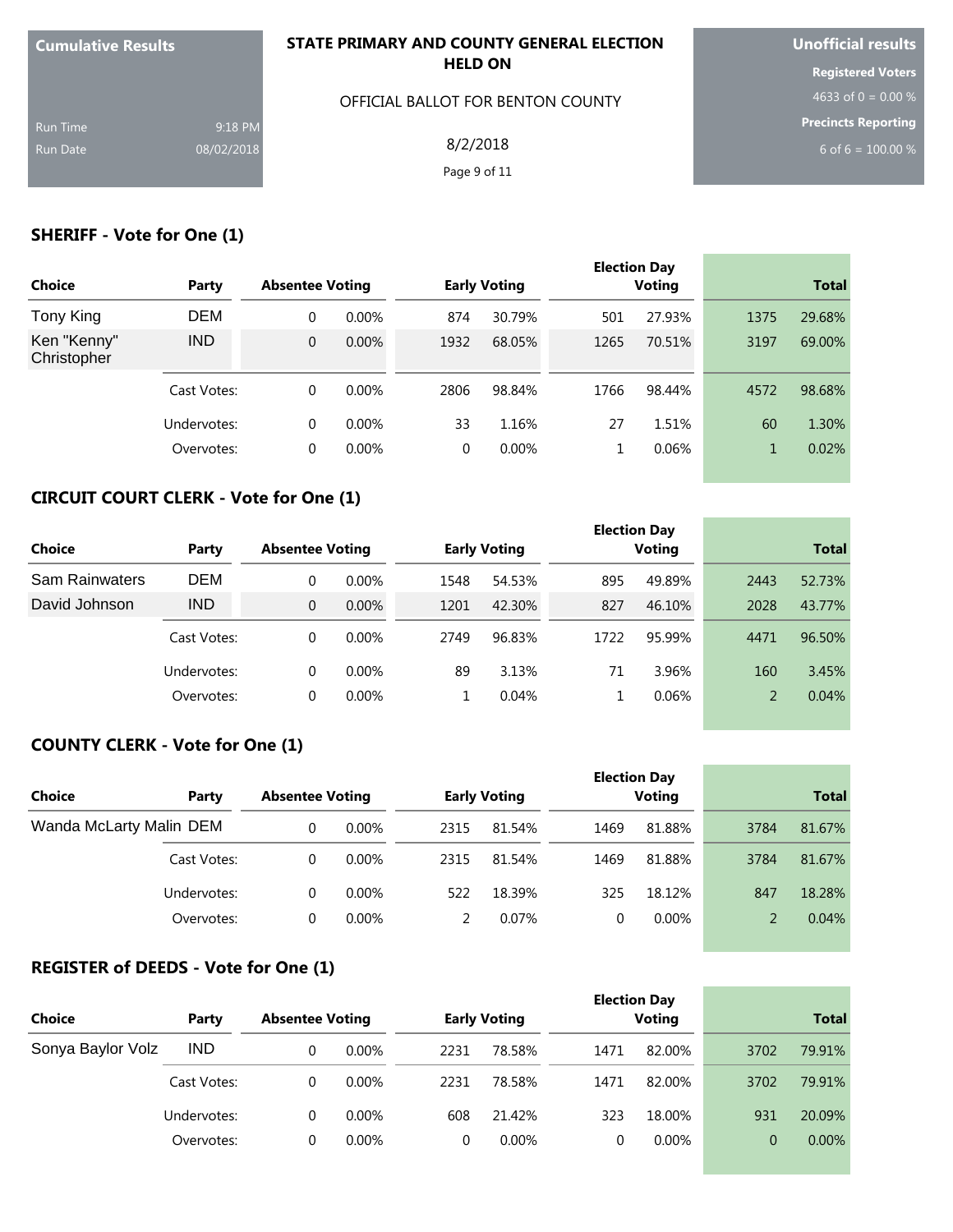| <b>Cumulative Results</b> |            | STATE PRIMARY AND COUNTY GENERAL ELECTION | <b>Unofficial results</b> |  |  |
|---------------------------|------------|-------------------------------------------|---------------------------|--|--|
|                           |            | <b>HELD ON</b>                            | <b>Registered Voters</b>  |  |  |
|                           |            | OFFICIAL BALLOT FOR BENTON COUNTY         | 4633 of 0 = 0.00 %        |  |  |
| <b>Run Time</b>           | 9:18 PM    |                                           | Precincts Reporting       |  |  |
| Run Date                  | 08/02/2018 | 8/2/2018                                  | 6 of 6 = $100.00\%$       |  |  |
|                           |            | Page 10 of 11                             |                           |  |  |
|                           |            |                                           |                           |  |  |

# **HIGHWAY SUPERINTENDENT - Vote for One (1)**

| <b>Choice</b>       | Party       | <b>Absentee Voting</b> |          |      | <b>Early Voting</b> |      | <b>Election Day</b><br><b>Voting</b> |      | <b>Total</b> |
|---------------------|-------------|------------------------|----------|------|---------------------|------|--------------------------------------|------|--------------|
| Barry "Buck" Carter | <b>DEM</b>  | 0                      | $0.00\%$ | 2196 | 77.35%              | 1394 | 77.70%                               | 3590 | 77.49%       |
|                     | Cast Votes: | 0                      | $0.00\%$ | 2196 | 77.35%              | 1394 | 77.70%                               | 3590 | 77.49%       |
|                     | Undervotes: | 0                      | $0.00\%$ | 642  | 22.61%              | 400  | 22.30%                               | 1042 | 22.49%       |
|                     | Overvotes:  | 0                      | $0.00\%$ |      | 0.04%               |      | $0.00\%$                             |      | 0.02%        |

#### **SCHOOL BOARD 1st District - Vote for One (1)**

| Choice          | Party       | <b>Absentee Voting</b> |          |     | <b>Early Voting</b> |     | <b>Election Day</b><br>Voting |     | <b>Total</b> |
|-----------------|-------------|------------------------|----------|-----|---------------------|-----|-------------------------------|-----|--------------|
| Keith Arnold    |             |                        | $0.00\%$ | 159 | 36.05%              | 140 | 42.04%                        | 299 | 38.63%       |
| Justin Thornton |             | $\Omega$               | $0.00\%$ | 246 | 55.78%              | 173 | 51.95%                        | 419 | 54.13%       |
|                 | Cast Votes: | $\Omega$               | $0.00\%$ | 405 | 91.84%              | 313 | 93.99%                        | 718 | 92.76%       |
|                 | Undervotes: | 0                      | $0.00\%$ | 35  | 7.94%               | 20  | 6.01%                         | 55  | 7.11%        |
|                 | Overvotes:  | 0                      | $0.00\%$ |     | 0.23%               | 0   | $0.00\%$                      | 1   | 0.13%        |
|                 |             |                        |          |     |                     |     |                               |     |              |

**Contract Contract Contract** 

and the control of the control of the control of the control of the control of the control of the control of the

#### **SCHOOL BOARD 2nd District - Vote for One (1)**

| <b>Choice</b> | Party       | <b>Absentee Voting</b> |          |     | <b>Early Voting</b> |     | <b>Election Day</b><br><b>Voting</b> |     | <b>Total</b> |
|---------------|-------------|------------------------|----------|-----|---------------------|-----|--------------------------------------|-----|--------------|
| Mark Hargis   |             |                        | $0.00\%$ | 424 | 78.37%              | 210 | 78.07%                               | 634 | 78.27%       |
|               | Cast Votes: | 0                      | $0.00\%$ | 424 | 78.37%              | 210 | 78.07%                               | 634 | 78.27%       |
|               | Undervotes: | 0                      | $0.00\%$ | 117 | 21.63%              | 58  | 21.56%                               | 175 | 21.60%       |
|               | Overvotes:  |                        | $0.00\%$ | 0   | $0.00\%$            |     | 0.37%                                |     | 0.12%        |

# **SCHOOL BOARD 3rd District - Vote for One (1)**

| <b>Choice</b>      | Party       | <b>Absentee Voting</b> |          |     | <b>Early Voting</b> |     | <b>Election Day</b><br><b>Voting</b> |     | <b>Total</b> |
|--------------------|-------------|------------------------|----------|-----|---------------------|-----|--------------------------------------|-----|--------------|
| Marko Glen Winters |             |                        | $0.00\%$ | 356 | 71.20%              | 182 | 75.21%                               | 538 | 72.51%       |
|                    | Cast Votes: | 0                      | $0.00\%$ | 356 | 71.20%              | 182 | 75.21%                               | 538 | 72.51%       |
|                    | Undervotes: | $\Omega$               | $0.00\%$ | 143 | 28.60%              | 60  | 24.79%                               | 203 | 27.36%       |
|                    | Overvotes:  |                        | $0.00\%$ |     | 0.20%               | 0   | $0.00\%$                             |     | 0.13%        |